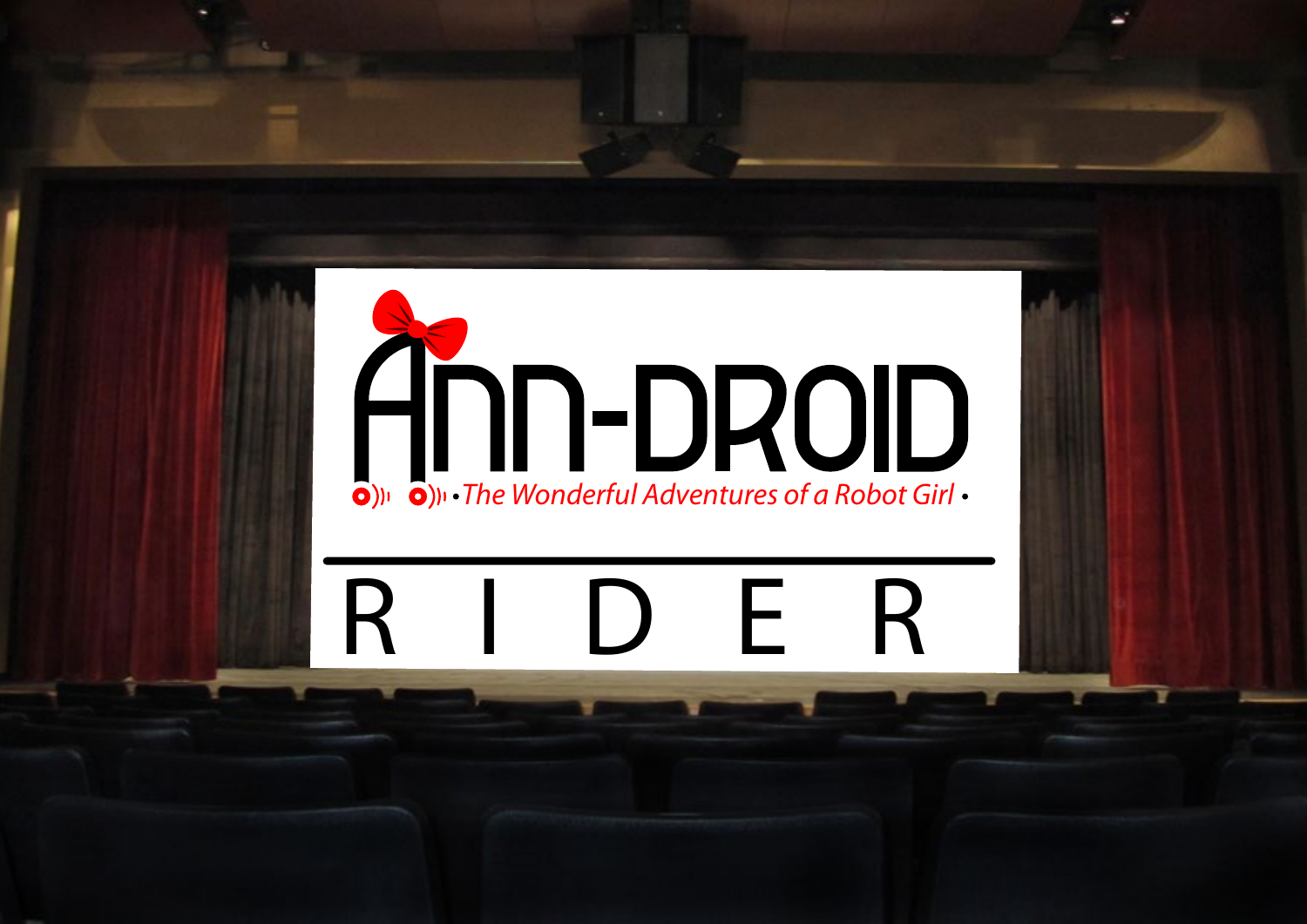

#### *The Wonderful Adventures of a Robot Girl* **. // RIDER / OVERVIEW <b>***CHANGERY CORPORT SETTING ADDRESS OF A BOSS SO 9686*





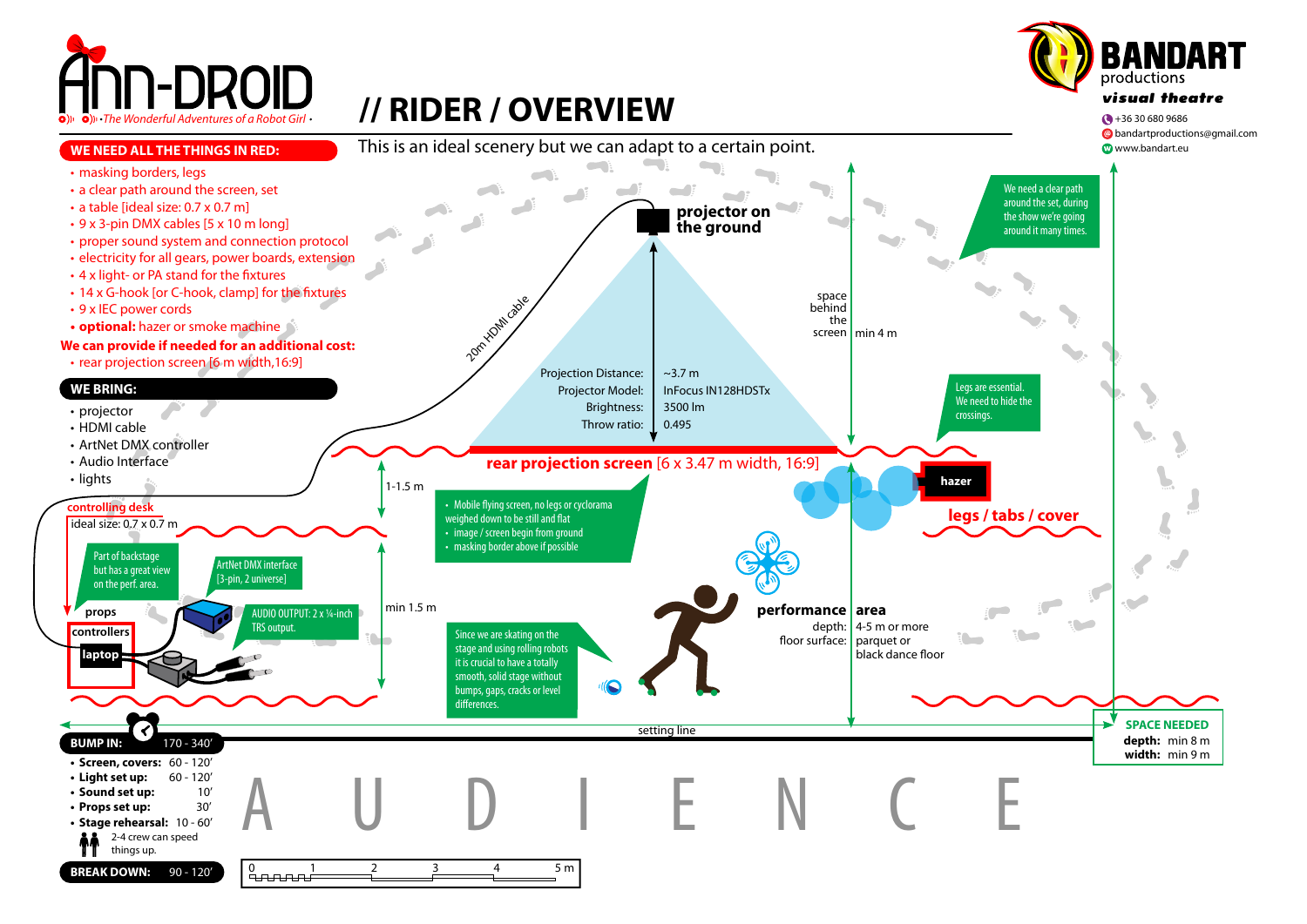

#### The Wonderful Adventures of a Robot Girl **Andrew Struck Concert Form Concert Page 11 1994** 11 **Concert Page 11 1994**



bandartproductions@gmail.com www.bandart.eu

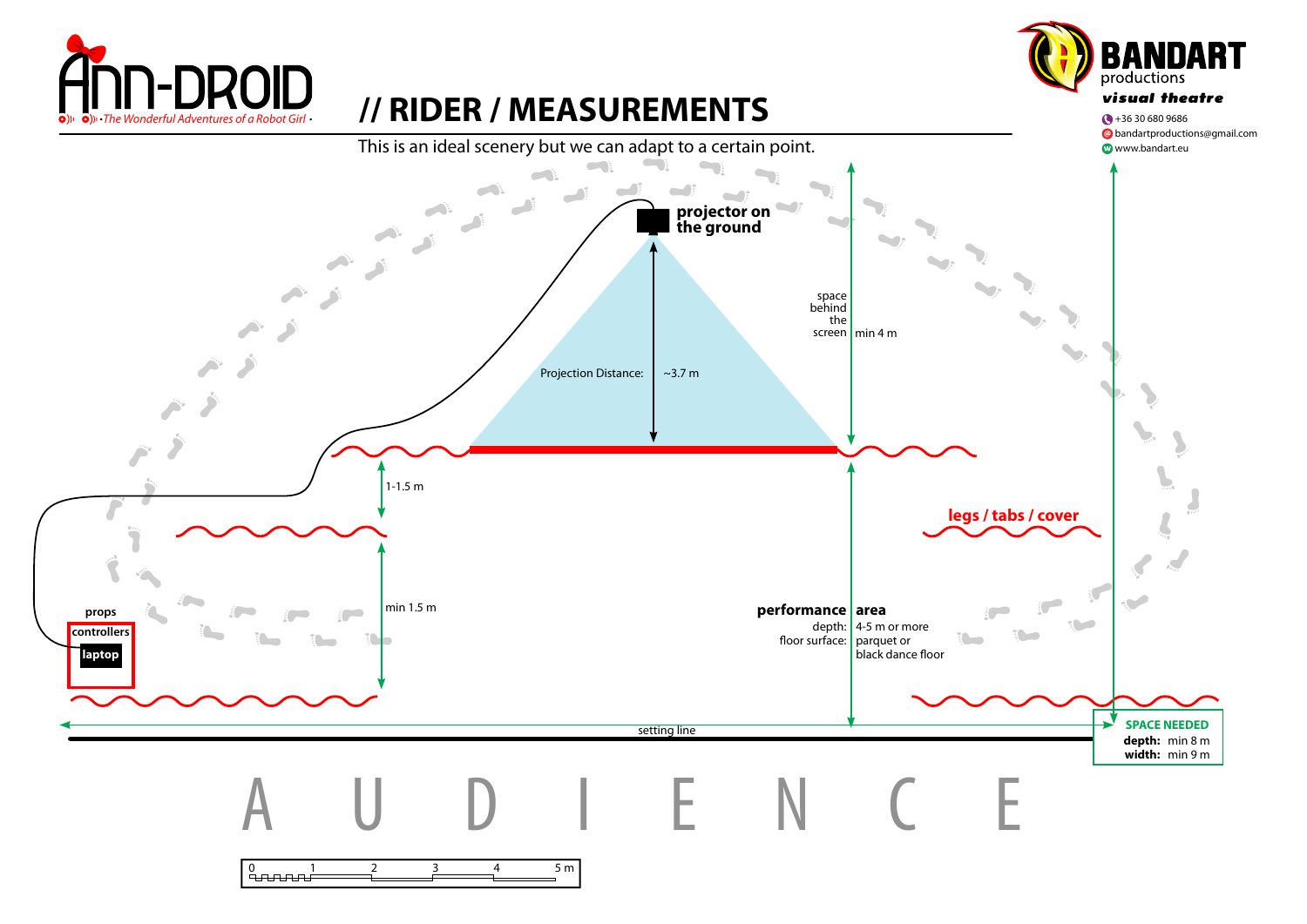



bandartproductions@gmail.com **W** www.bandart.eu

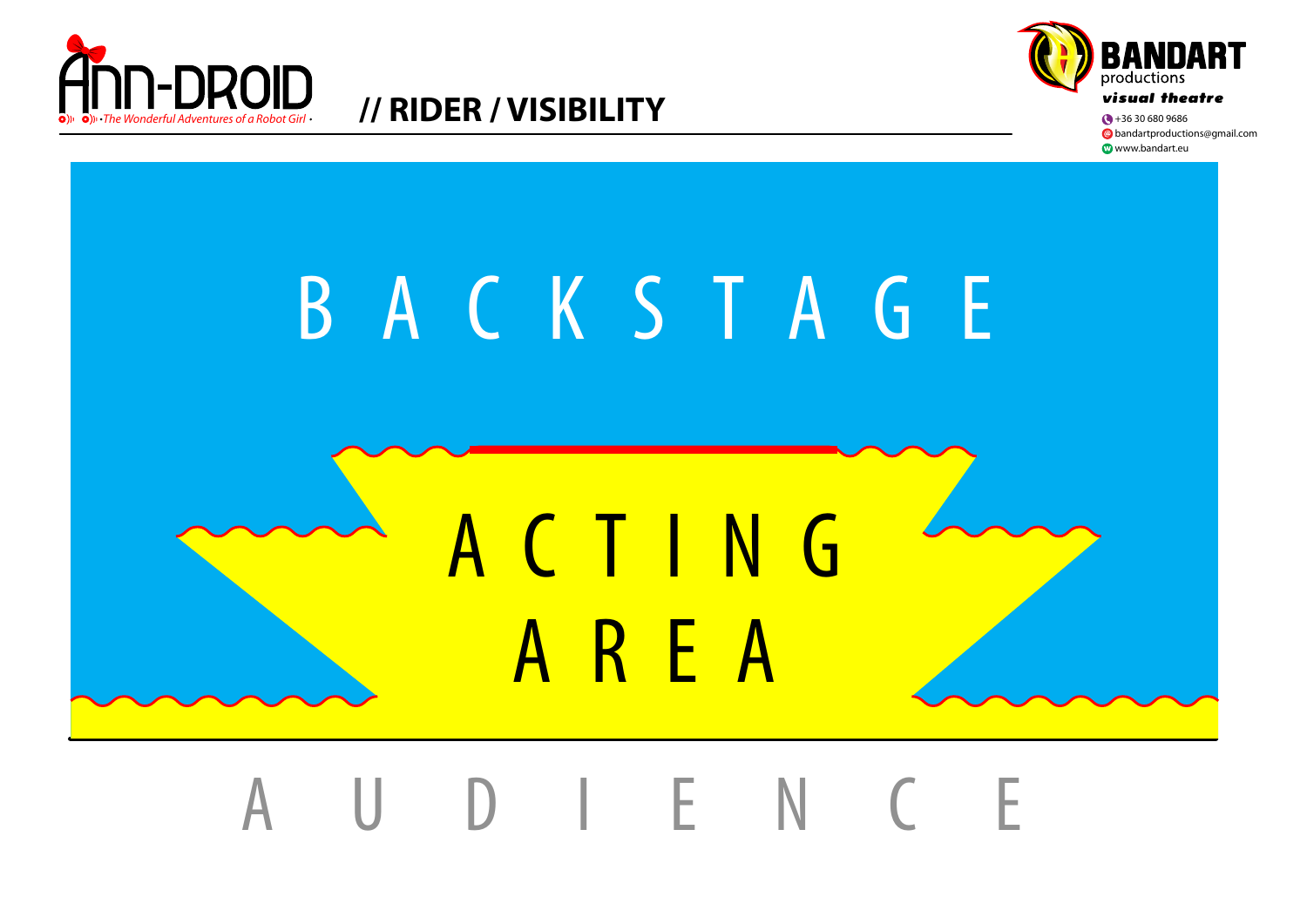

#### The Wonderful Adventures of a Robot Girl **Andrew Street of Adventures of a Robot Girl 11 <b>RIDER** / SOUND + FX **Canally and Adventures of a Robot Girl 11 <b>RIDER** / SOUND + FX **Canally and Adventures of a Robot Girl 1**



bandartproductions@gmail.com www.bandart.eu